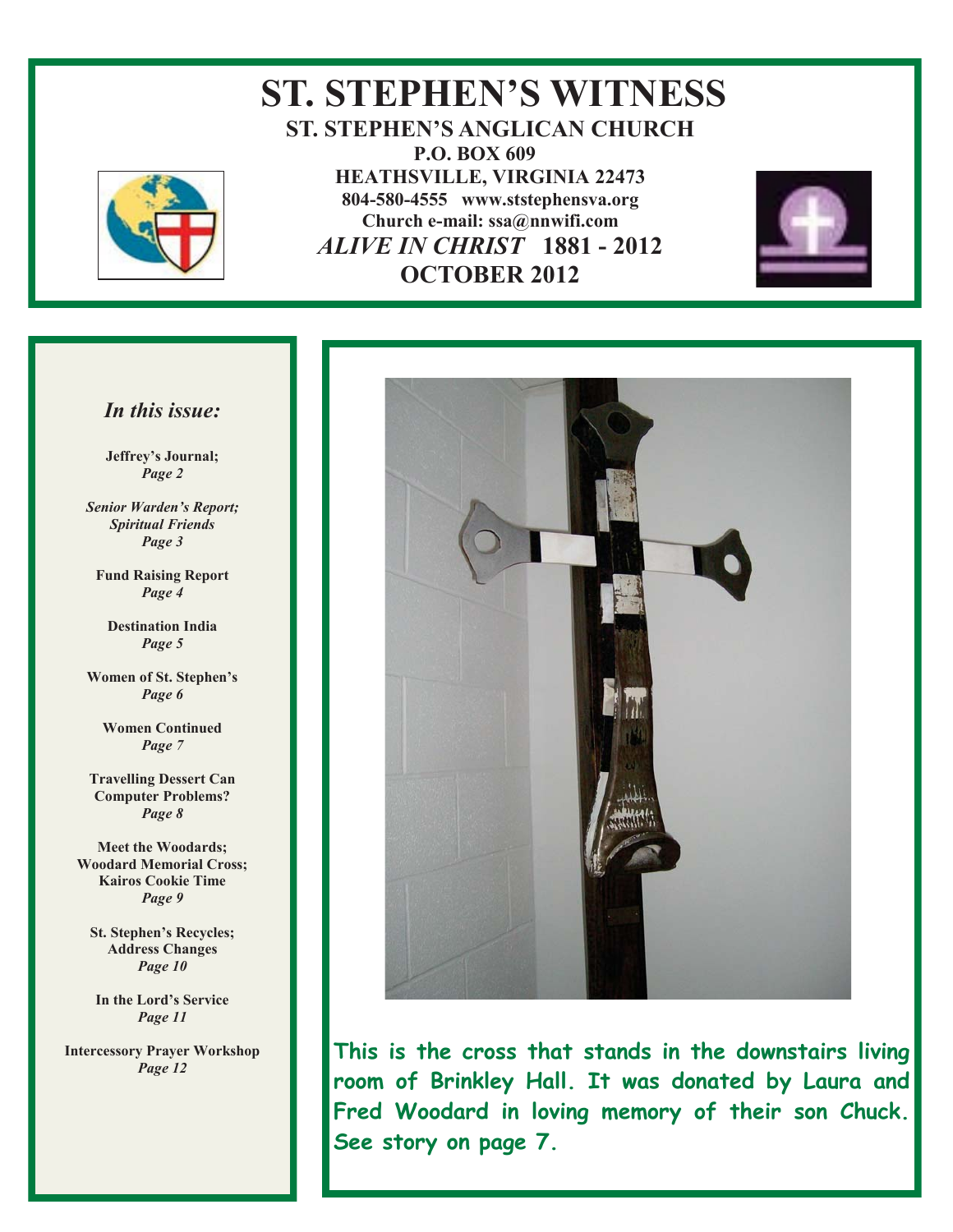## JEFFREY'S JOURNAL



 Reflecting back on my 16 years at St. Stephen's, I am deeply moved to recount all that God has done here during this time. Things have

changed a lot in 16 years. Much has happened. The yoke with St. Mary's Fleeton was broken; a parish house was built; the momentous discernment and vote of 2006 took place; the congregation split; we got sued; we won, we lost; we moved; we're building a new church. Good friends have been lost—some died, some opted out, some moved away. New friends have come. Since January 2007, when we had 108 active members, we have grown to 147. In the midst of all this, God has been doing wonderful work, drawing us into deeper relationship with Him and equipping each of us to do the works of ministry that He has prepared for us from before the foundation of the world. (Ephesians 2:10)

 My special passion as a pastor is to preach the Gospel, and to see three things happen in the people of God: they know and treasure the Word of God; they love Jesus more and more; and they mature into their own fruitful ministries. I have seen all those things happen here. It is especially gratifying to watch people invest their time, resources and love in ministry. God has motivated one after another of you to do that. Over 40 of our members have been on mission trips. We have a dozen gifted teachers who help children and adults in their faith walk. And we have dozens of people whom God has tapped on the shoulder and given special assignments. It has been my privilege to hear these people's ideas, to encourage them, and to support their work. Consider as examples, the following ministries, none of which was my idea or a vestry project, but the urging of the Holy Spirit to a faithful Christian:

Brian Hart started up the Community Outreach teams, who visit the people of our community, invite them to church, give them a gift and offer to pray and witness.

- God moved Margaret Radcliffe to minister to children outside our church, and her team blesses children with the Monday Morning Bible Story Time every week.
- The passion God gave Tad deBordenave for people who have not heard the Gospel has led him and his team to offer the course "Perspectives on the World Christian Movement," which is having a big impact in our area.
- God used Gail Gillan's own experience to call her to start up the "Spiritual Friends," a singles ministry for fellowship, conversation, learning and fun.
- Ben Ward asked me some years back if he could organize the men of St. Stephen's for learning and service; out of that came the Fishermen and the Levites.
- The Lord gave Jan Beckett a burden for explaining the faith to people who say they can't accept it intellectually. Out of that has come the Apologetics class, which has some exciting plans to develop curricula.
- Ward Le Hardy proposed a way to draw people to St. Stephen's for a social/ educational event that would give them a chance to want to know us better. The result: Table Talk, which is in its fifth year.

 These are just a few examples of the many things the Holy Spirit is doing here. God's way of motivating so many of us as individuals has affected the way we are organized. We do not have committees to develop and oversee programs. We let the Holy Spirit speak in our hearts, and we follow His lead. I thank Him daily for this congregation, and for His love for us. These 16 years have been exciting, inspiring and rewarding. It is a privilege and a joy to be God's appointed shepherd of this faithful, energetic and gifted flock.

> Yours in Christ, Jeffrey Cerar Rector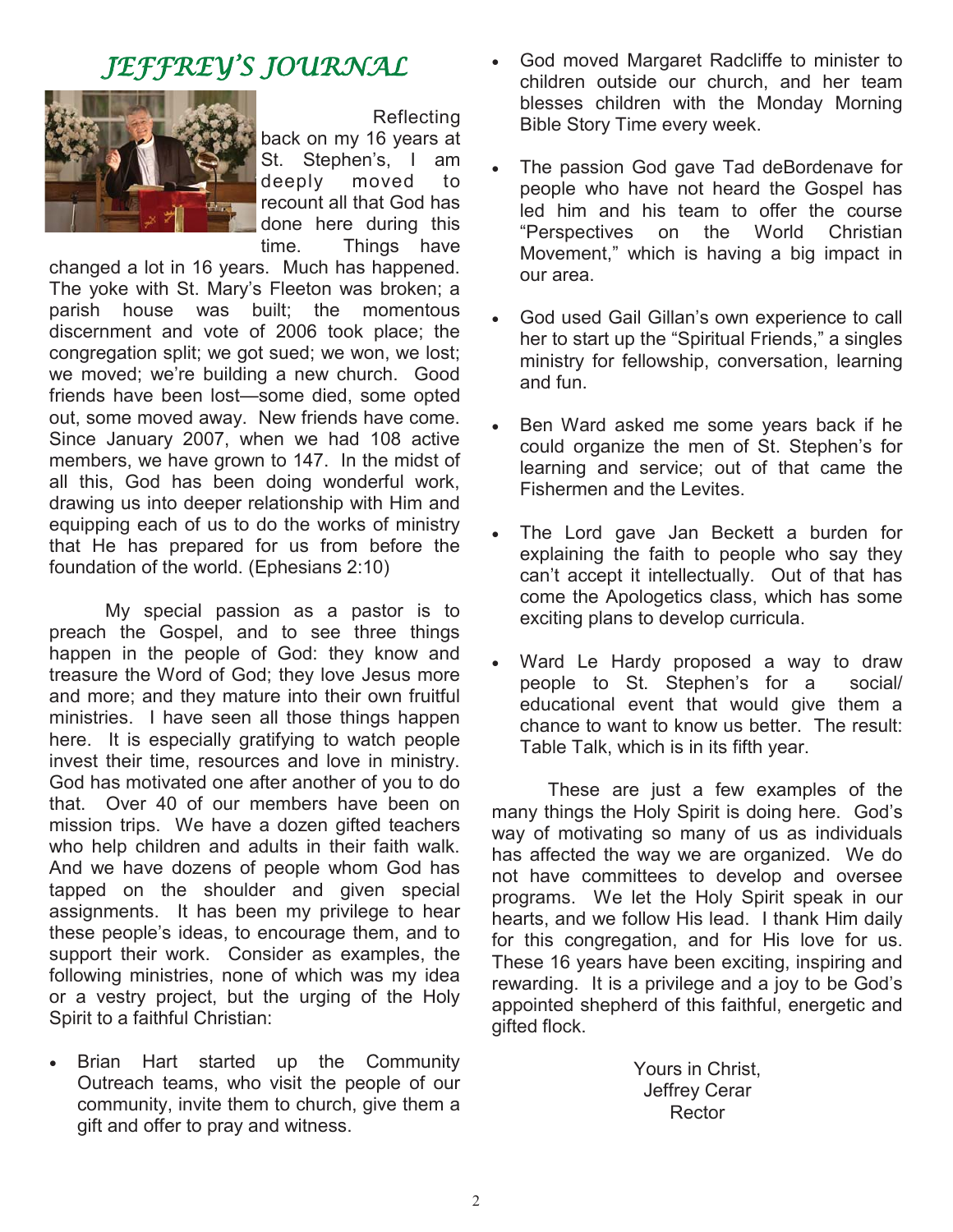

Senior Warden Report

"Unless the Lord builds the house, the builders labor in vain" (Psalm 127:1).

The Vestry, Building Committee, and Fund Raising Committee are keenly aware of the above warning from Psalm 127. We all recognize that the new church is and will always be God's church. We pray daily for His guidance and direction, and ask you to join us in prayer.

The Building Committee (BC) has selected the architectural firm Hinckley, Sheppard and Norden to conduct the tasks addressed in our Request for Proposal. We received a total of three proposals responding to our request, and appreciate the efforts of all three companies.

Mr. David Norden, a co-owner of the firm, will serve as our architect to design God's new church. His work will be based on functional requirements that have been developed and documented by a large number of our members working as committees and reviewed by the Vestry and BC. Mr. Norden will complete the initial drawings of the building by early November, keeping us on schedule. Mr. Norden's family owns property in the Neck, and he will be spending a lot time working with SSA members.

The building schedule requires that most of the soil testing to be done by October  $14<sup>th</sup>$  when we close on the land purchase. From the preliminary evaluations, we expect no major soil problems. We will conduct a second soil test after the soybeans have been harvested.

While God's new church is in the forefront of the SSA agenda, our members and staff are accomplishing much mission work and ministry. Last week we shipped 800 pairs of Lion's recycled eyeglasses to Bishop Stephen under the "Ugandan Eyes" mission. SSA is able to put glasses on needy folks for about 50 cents per pair. The appreciation of those people is overwhelming.

I send my sincere thanks to all members who give of their time in support of SSA. We are truly blessed with wonderful, spiritually productive people.

In Christ,

George

## Spiritual Friends Terrific Fall Series

#### *In GOD'S Care, Rebuilding A Life Of Contentment*

The core of our mission is to strengthen our faith while providing a supportive community for single adults through programs and social events."

Spotlight on a key upcoming series: Friday, September 28, Marion Mitchell, Speaker Friday, October 26, Sharon Baldacci, Speaker Friday, November 30, Donna Soule, Speaker Noon at Brinkley Hall in the Living Room with lunch provided

To learn more or get involved, contact one of us

or Gail Gillan at 436-0113,

*For I know the plans I have for you", declares the Lord, "plans to* 

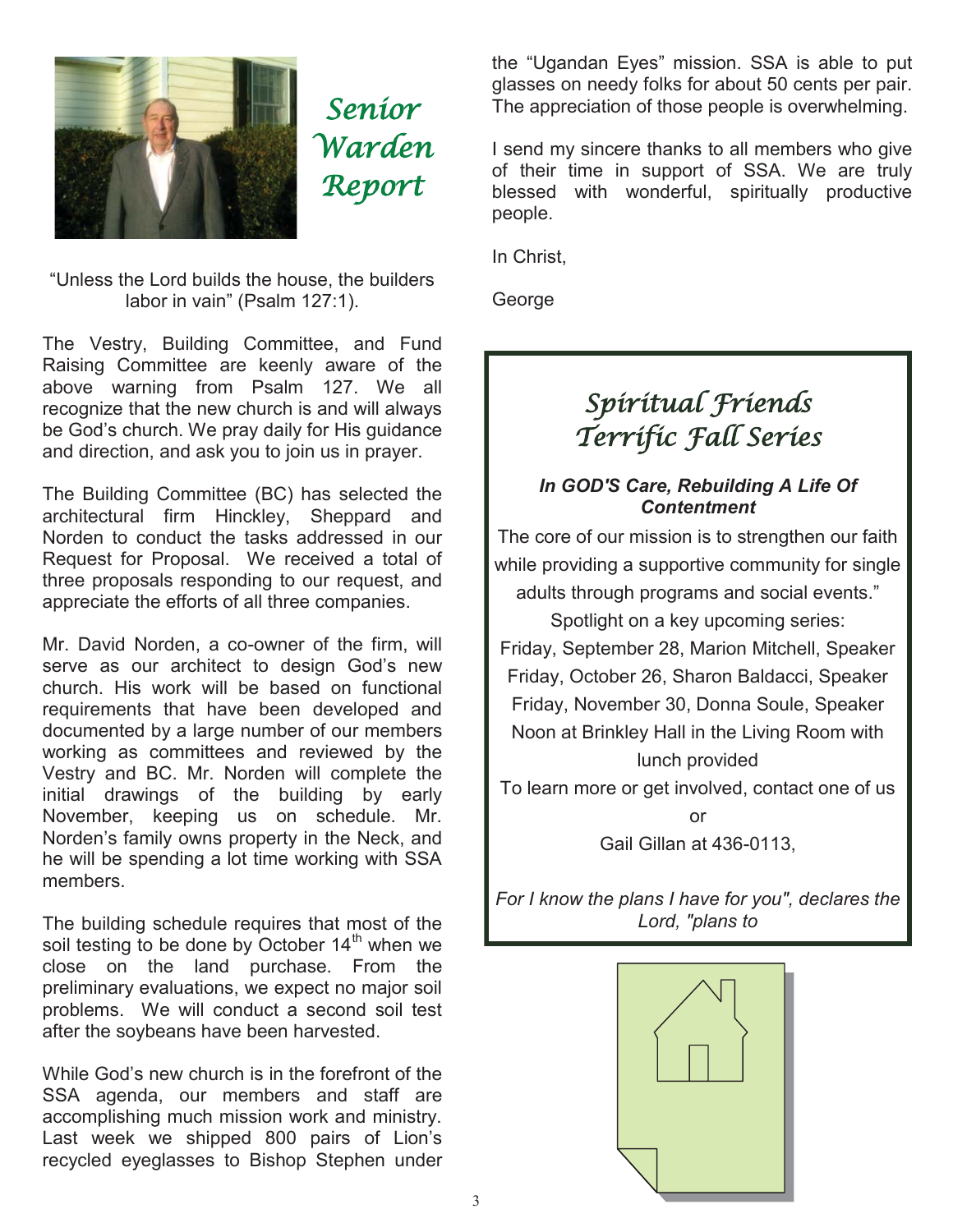## Fund Raising for God' s New Church.

 *Ward LeHardy, Chairman, Fund Raising Team.* 



 Many of you have been "chomping at the bit" to provide your precious resources for the new church that God is asking us to build. Soon that

moment will be here!! When you read this you probably have already received a letter from the Rev. Jeff Cerar and George Beckett which explains "who we are" and "where we are headed." In that letter, the Congregational<br>Meeting (Oct  $14<sup>th</sup>$  is Meeting (Oct  $14^{\text{m}}$  is announced as well as the

seven-week Bible study plan where we all can prepare our hearts for the fund raising campaign.

 We have already received many contributions, some from anonymous sources. Among them was the Women of St. Stephen's pledge of 10% of Thrift Shop profits on a quarterly basis. There is also a "dessert challenge" circulating as a way to raise funds. These and several other sources have swelled our building fund to where we are able to pay cash for the 20 acres for God's new church, along Route 360, one-half mile west of Northumberland High School.

 We have deliberately been waiting to start the fund raising campaign until we were certain the property was deemed suitable for the church. All of that is now falling into place and so our campaign will soon begin.

 We'll be seeking God's guidance on all of this as we seek to raise about \$1.5 million to pay for the construction of the parish hall, administrative space and the sanctuary and all the associated expenses: plumbing, electrical, furniture, etc.

 Here's what we intend to do to seek your joyful, generous and even sacrificial giving: The congregational meeting after church on October  $14<sup>th</sup>$  will be the start of a seven-week series of Bible studies focused on God's Word about giving and building His church. The outline for those weekly Bible studies will be issued at that meeting. The concept is that all existing Bible studies among St. Stephen's' members will seek others to join for those seven weeks so the entire congregation will have a "home base" to attend and develop a sense of "ownership" for this exciting project God has provided to us.

On Thursday evening, November  $8<sup>th</sup>$ , Bishop John Guernsey will be with us to further encourage us as we begin the actual pledge drive. At that

> meeting we will pass out (or mail out) the pledge card and envelope along with a pamphlet describing what we think God is asking us to build. You will be asked to carefully consider where God is leading you to give for this effort. We plan for

**These are truly historic times for St. Stephen's Anglican Church and members of the Fund Raising Team and Vestry are all anxious to help resolve any questions you may have and help you respond to the huge challenge God has provided us.** 

> this fund drive to last until January  $30<sup>th</sup>$ , 2016...a total of 38 months…stretching over parts of five tax years.

> On Sunday, December 2<sup>nd</sup> all completed Pledge envelopes will be placed in the Offertory (or mailed in advance) and given to God at that Service.

> Some have already calculated how they can make a significant one time contribution; others will be seeking to give on an annual basis; still others will be giving on a monthly basis to fulfill their pledge over the 38 months of this Campaign.

> If additional funds are needed to pay for construction costs during the period of the Campaign, a bridge loan from a supportive bank will be considered.

> These are truly historic times for St. Stephen's Anglican Church and members of the Fund Raising Team and Vestry are all anxious to help resolve any questions you may have and help you respond to the huge challenge God has provided us.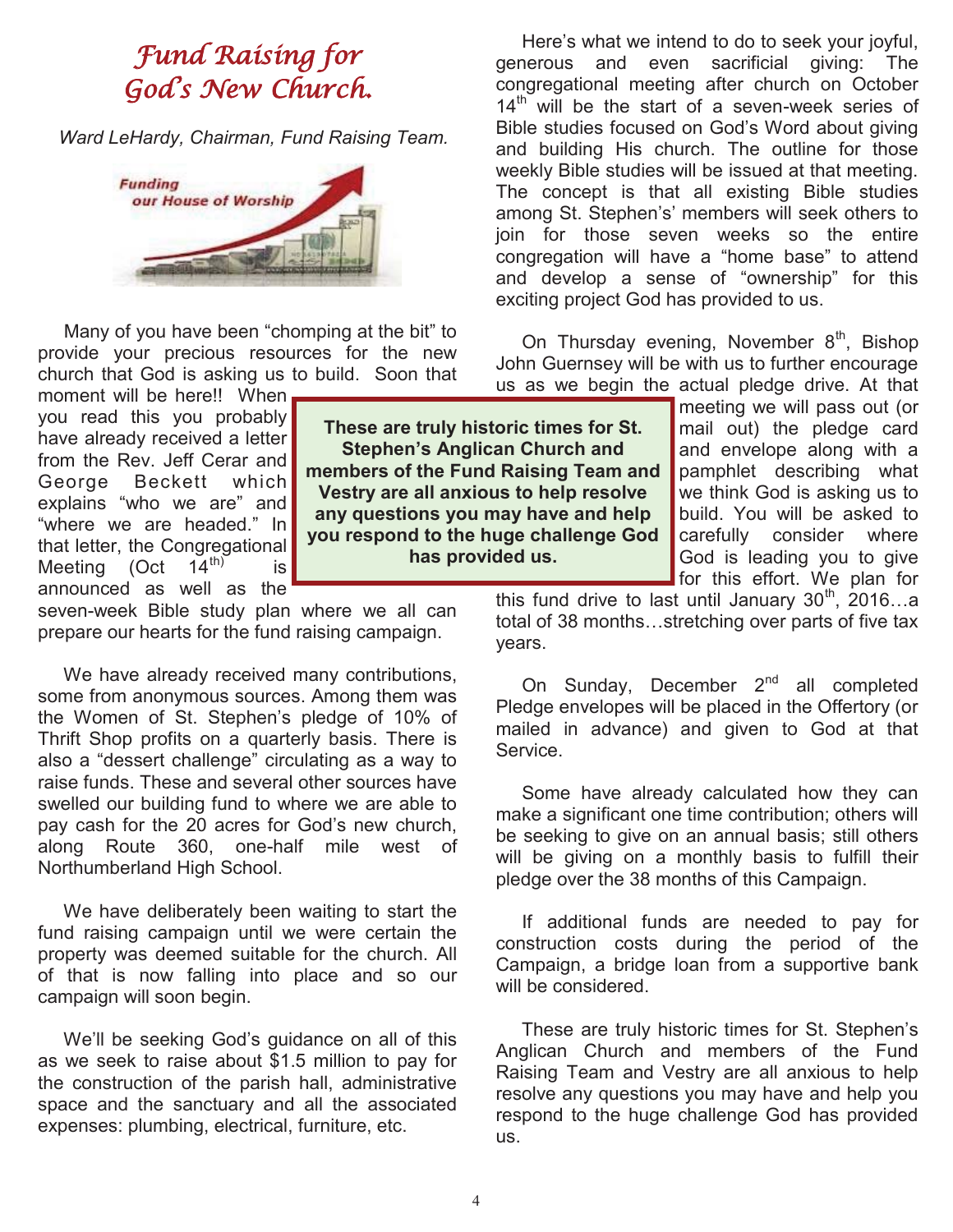# Destination India

During the past month and a half it has been my privilege to work with twelve other Christians from four different states as we prepare our hearts and minds and seek God for guidance prior to leaving on October 4, to travel to India for a fifteen day Prayer-walk.

A church planting team in India has invited us to come to seek God's will in the future for their work in this very unreached corner of India. Currently more than 12 million people living in towns and villages have virtually no Christian witness.

The purpose of the trip is to pray, explore and be mentored.

As we look to scripture we note Abraham was the first Prayer-walker to walk by God's command through a land of promise. The main thing required of Abraham was to use his eyes, "Lift up your eyes and look from the place where you are" Gen. 13:14. And in verse 15, God was giving him all the land "which you see" This is the dynamic of Prayer-walking; God is giving and in our seeing we can begin to receive what God is giving. Some say, "Seeing is believing." In this case seeing is receiving.

Prayer-walking is praying in the very places you expect your prayers to be answered. Using all of your senses helps you to feel in touch with the situation. As you walk and pray the sights and sounds "flood your prayers with significance." As we walk the streets throughout the time we are there, visit stores and shops, meeting and passing the people there in that moment we will experience the compassionate longing of Jesus for the people he loves. Prayer-walks break down fear, defensiveness and spiritual barriers by proclaiming God's kingdom where it is not being honored.

I am grateful to my church family and to Jeffrey for bringing me spiritually to hear God's call for this mission, for all who have heard God's call to be a sender with your prayers and financial gifts, to my Prayer Team who has strengthened and prepared me in the preparation and will cover me in prayer during the days of the trip and on my return, and to Tad, my Advocate, who has encouraged, listened, and questioned to help me evaluate and celebrate what God is doing in and through me, I am truly blessed and praise and thank God for each of you.

#### **Constance**

|                  | $\,\,\widetilde{\!u}\!\!\!\!$ are in my |
|------------------|-----------------------------------------|
| orayers.         |                                         |
|                  |                                         |
| <b>God Bless</b> |                                         |
|                  | blessedweb.com                          |

We will have a prayer meeting for Constance McDearmon and her trip on Tuesday, October 3, at 10:30 at the church. At that time we will also plan for ways to continue prayer support for overseas missions. On the two following Tuesdays at 10:30, while Constance is in India, we will also meet for prayer support for her.

Tad deBordenave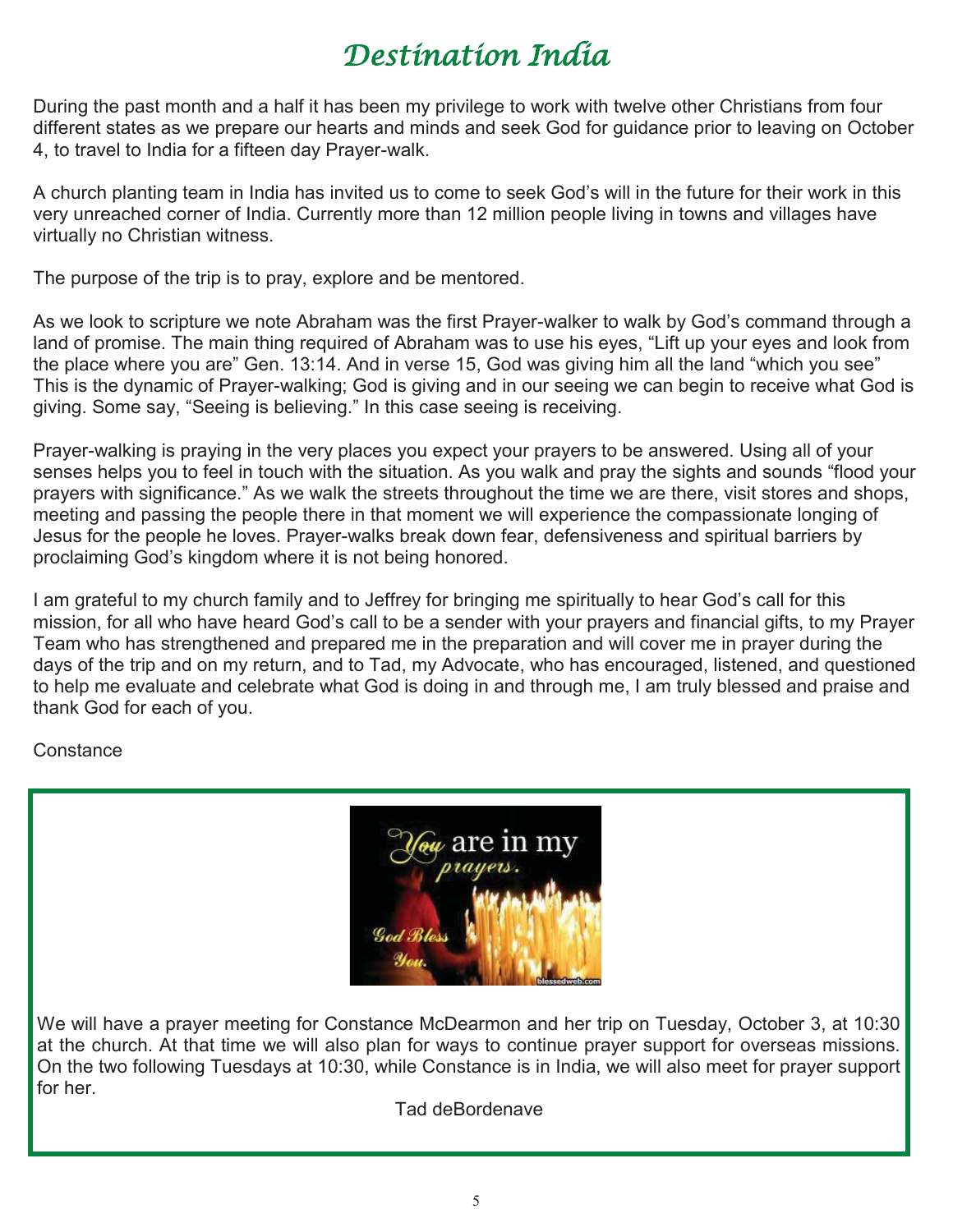

#### Dear Ladies,

In early September, your Leadership Team met to review where we stand this year in terms of ministry and our resources. We have a great team of gifted, committed and hardworking ladies who serve the needs of our women. They are as follows: President, Donna Soule Vice President, Marie Cartensen Recording Secretary, Bev Hart Corresponding Secretary, Sally Custer Treasurer, Eleanor Semerjian Thrift Shop Treasurer, Pam Smith Chaplain to the Women, The Rev. Mary Swann Outreach, Corinne Anthony and Elaine Price Intercessor for Women's Ministry, Lou David Fellowship and Hospitality, Charlaine Andrulot Past President & Liaison to the Thrift Shop, Suzy Norman

Altar Guild, Priscilla Williams

This year we added the Altar Guild head to our team so that we can be advised of the needs for the worship space in the new church and how the women can assist in planning for it.

The dates for our regular monthly meetings are as follows: Thursday, October  $18<sup>th</sup>$ ,

Thursday, November 15<sup>th</sup>. Saturday, December 15<sup>th</sup> for our Christmas Luncheon to be held at the Kilmarnock Inn.

Our regular monthly meeting was held on Thursday, September 20, at 10:30 a.m. following the mid-week service with the rector. At that meeting each of the ministry heads was given a chance to speak to her area of expertise. I am sorry more of you could not be with us to hear what we have accomplished and planned for the future. All women of St. Stephen's Anglican Church are members of the Women's Ministry, and I encourage you to mark your calendars now, so that we will have more of you participating in our upcoming monthly meetings.

Suzy Norman reported on the Thrift Shop and thanked all the volunteers. She gave a financial report on the shop for Pam Smith who was unable to be there. In essence, we have had a very good year thus far, with each month bringing in profits that have ranged from as low as \$3,000.00 to a high of \$9,099.10 last May. All this comes to a total of \$47,085.24 to date. Expenses are currently averaging \$3,000.00 a month with rental of the building, utilities, salaries for Linda and Leslie. It is clear that God has blessed our efforts in moving the Thrift Shop to a new location, and it now represents our main resource for income to support our outreach budget. In September, the Thrift Shop gave \$4,500 to the Women of St. Stephen's and \$4,500 to the Church out of the funds in the account. With this additional income, Eleanor Semerjian reported that disbursements were made to a number of organizations which are listed below, including another quarterly tithe to the church building fund in the amount of \$900.00. The ending balance in our women's account is \$10,370.34. Another disbursement of funds is planned for December, and you will find elsewhere in this newsletter plans that are underway for fundraisers to add to our coffers so that we can make those disbursements. We hope many of you will participate in these efforts so that we can continue to support our outreach programs.

Another important step taken for the Women was to rewrite the old Constitution and Bylaws this past summer to present to the women in attendance at the September meeting. These documents will be sent out to you by way of email from Suzy Norman, and for those of you who do not have email, there are two copies of this document in the women's mail slot in the office area of the church. Read over these so that we can revise or approve them at our October Women's meeting. The rationale for rewriting the Constitution and Bylaws is to reflect our new approach to who we now are. Over the past three years the women of St. Stephen's have been moving into a new model for women's ministries, seeking to be obedient to God and His call on our lives. We have left the old ECW model of a business organization to move toward a more ministry oriented organization. We have focused our meetings on growing in our spiritual lives by studying spiritual gifts for a year, prayer for a year and now we are about to enter a new season where our focus will be on Our Mission Statement in our Constitution. It reads – *The purpose of the Women's Ministry of St. Stephen's is to know Christ and make Him known to others through Worship, Discipleship, Ministry, Missions, and Fellowship.* As we seek to redefine ourselves as Anglican women, it seems appropriate to look at how we worship, how we do discipleship, ministry and missions, and how we can enhance our fellowship together. We are seeking to discover who we are in our new identity as Anglican women of Christ.

Continued next page……...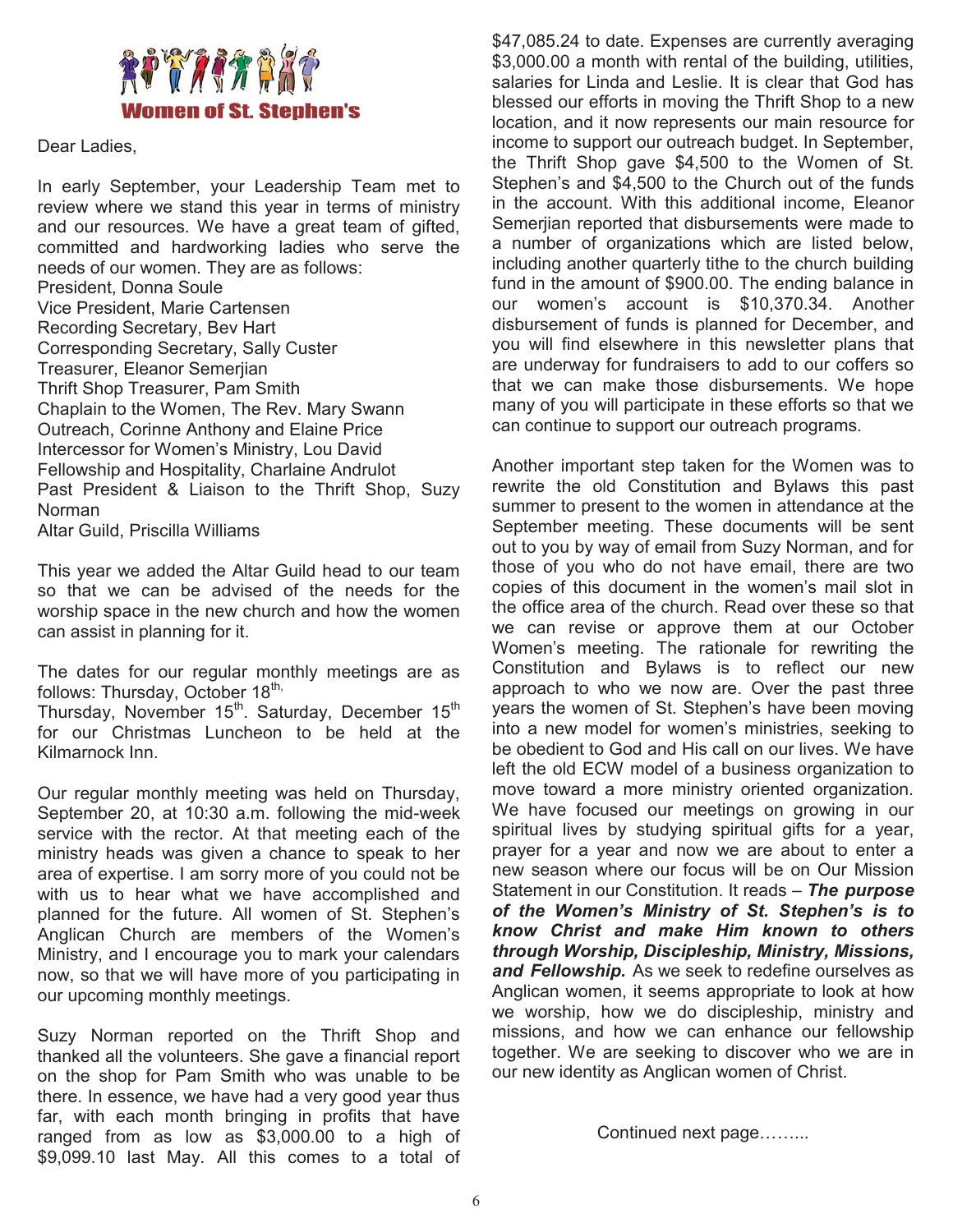#### *Continued from page 6*

Lou David, our Intercessor for Women's Ministries, passed out prayer cards to everyone in attendance. Each card had three names of the women in our parish who will be prayed for every day for the next year. So, ladies, receive the blessing of knowing that someone in our church family is lifting you up in prayer for the next 365 days!

Mary Swann then gave a teaching on ministry and the difference between service and ministry. Jeff Cerar joined us for this time of study as Mary led us through scriptures that helped us to see our role not only doing service for the running supporting the body, the Church, but also are called to be ministers of light and salt as we are in the world, interacting with others, especially those who do not know the Lord. We are to be the image bearers of Christ wherever we find ourselves so that the grace and love of Jesus shines through us.

Our time together concluded with a wonderful lunch provided by Lou David and Suzy Norman and overseen by our Hospitality Leader, Charlaine Andrulot. Many thanks to each one for their gracious provision for our fellowship and meal together.

With my love in Christ to each of you, Donna Soule

Disbursements from the Women of St. Stephen's:

| Constance McDearmon                     | \$1,000 |
|-----------------------------------------|---------|
| (for her mission trip to India)         |         |
| <b>Building Fund Tithe</b>              | 900     |
| <b>Gleamers &amp; Blenders</b>          | 1,000   |
| Northern Neck Food Bank                 | 500     |
| Northern Neck Free Health Clinic        | 1,000   |
| <b>Hospice Support Services</b>         | 1,000   |
| <b>Mid-County Rescue Squad</b>          | 500     |
| <b>Callao Fire Department</b>           | 500     |
| The Haven                               | 500     |
| Northumberland YMCA                     | 500     |
| <b>Salvation Army</b>                   | 250     |
| Northumberland Red Cross                | 250     |
| The Link                                | 300     |
| <b>Fellowship of Christian Athletes</b> | 500     |
| St. Stephen's Anglican Church           | 4,500   |
|                                         |         |

#### **Total Disbursements \$13,700**

## Upcoming Events Sponsored by the Women's of St. Stephen's

#### **Sunday, November 18 is "Apple Pie Sunday"**

After church during coffee hour, buy your Thanksgiving apple pie, homemade by the Women of St. Stephen's. These delicious apple pies will be frozen and ready to go straight from your freezer to your oven on Thanksgiving Day! (You'll be hearing more about this fundraiser soon.)

#### **Sunday, December 16 is the "Cookie Walk"**

After church during coffee hour, take a stroll past tables of delectable Christmas cookies. We'll give you a box; you pick out the different cookies you want. Then we'll weigh your box, charge you by the pound, and wrap a ribbon around it, all ready for holiday gatherings. (You'll be hearing more later about this fundraiser, too.)

Proceeds from these events to benefit Outreach and the Building Fund.

Submitted by Corinne Anthony For the Women's Ministry



**Our Thrift Shop is such a fun place** to volunteer. If you haven't signed up to work in the shop, please consider doing so. We have very loyal customers and lots of great merchandise.

And don't forget the Thrift Shop when you are cleaning out your closets and drawers. The more donations we receive the better our bottom line, and as you can see in the left column, most of our money goes to outreach in our community.

Suzy Norman, Thrift Shop Liaison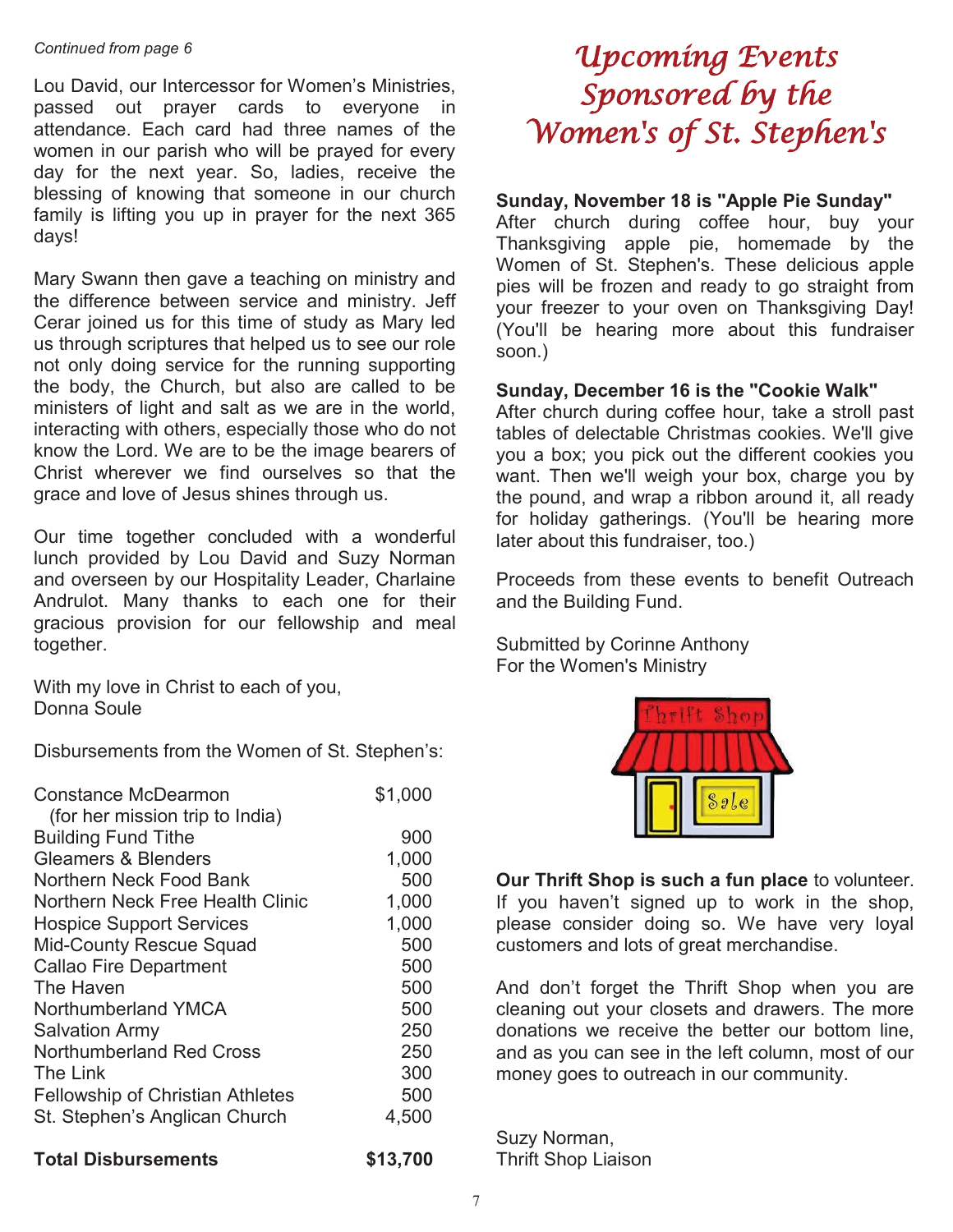## The Traveling Dessert Can

## Computer Problems ??



So we are working towards building a church, but what can I do to help? When I was a girl scout, we needed to raise some money for

an outing that we wanted to do as a troop. That fund raiser was the Traveling Dessert Can. When the can made its way to you, it came with a dessert made by a fellow girl scout. You and your family would enjoy the dessert, decide how much you think it was worth, put the money in the can, make a dessert and then pass it and the can to the next person on the list.

Our church family loves to make homemade goodies, and we love to eat them too; so why not join in and start to help make some money for the building fund by enjoying a cake, or a cookie, or home baked bread, or homemade candy, or any other specialty that you would like to share?

Please join **The Traveling Dessert Can** team by sending me your name and your phone number. Your name will go onto a list which will be attached to the dessert can. Once the dessert reaches you, you will, hopefully, enjoy it, then make the dessert you want to pass on and then call the next person on the list and arrange to deliver their dessert.

We don't expect that this will make a lot of money, but it will be fun and will give everyone a chance to participate.

If you have any questions about this fundraiser, please don't hesitate to call me at 804-529-5753. Otherwise, please send me your name and phone numbers as soon as you can. Please put Dessert Can in the subject line so I will know you want to join the team.

I am going to get this started by making a dessert and passing it on to Judy and Stan Rasberry.

We hope that you will join in too.

Melinda K. Floom



Recently, I was reading my emails on Fred's laptop. Suddenly, the screen darkened a bit, but it was still readable, so I continued reading and then signed out of the computer. The next time Fred logged on, the keyboard would not work. He tried various things to get the dumb thing working again, but to no avail.

We recalled that a man that Fred used to work with in the Navy Department, who now lives in Reedville, has a small business on the side giving computer training classes. Fred picked up the phone, called Paul and Paul said to bring the computer down and he would take a look at it.

The very next day Paul called and said the computer was fixed and we went and picked it up. I asked Paul if he would go to people's homes and businesses to work on their computers and he said that he would for an additional traveling charge of \$25.00 over and above the repair costs.

If you ever have problems with your computer, you might give Paul DeLeo a call at 804-453-3439. He calls himself, "The Computer Tutor of the Northern Neck." You can email him at computertutor@nnwifi.com, or you can take a look at his web site at www.nncomputertutor.com. He can also assist with new software installation, computer purchasing, wireless networking, website design, computer training classes and tutoring.

Paul is a Christian, and I think it is good for us Christians to support one another, so thought this info might help you and Paul also. Oh, and Paul will be happy to go out for a round of golf with you also. These kinds of things are just good to know.

Melinda K. Floom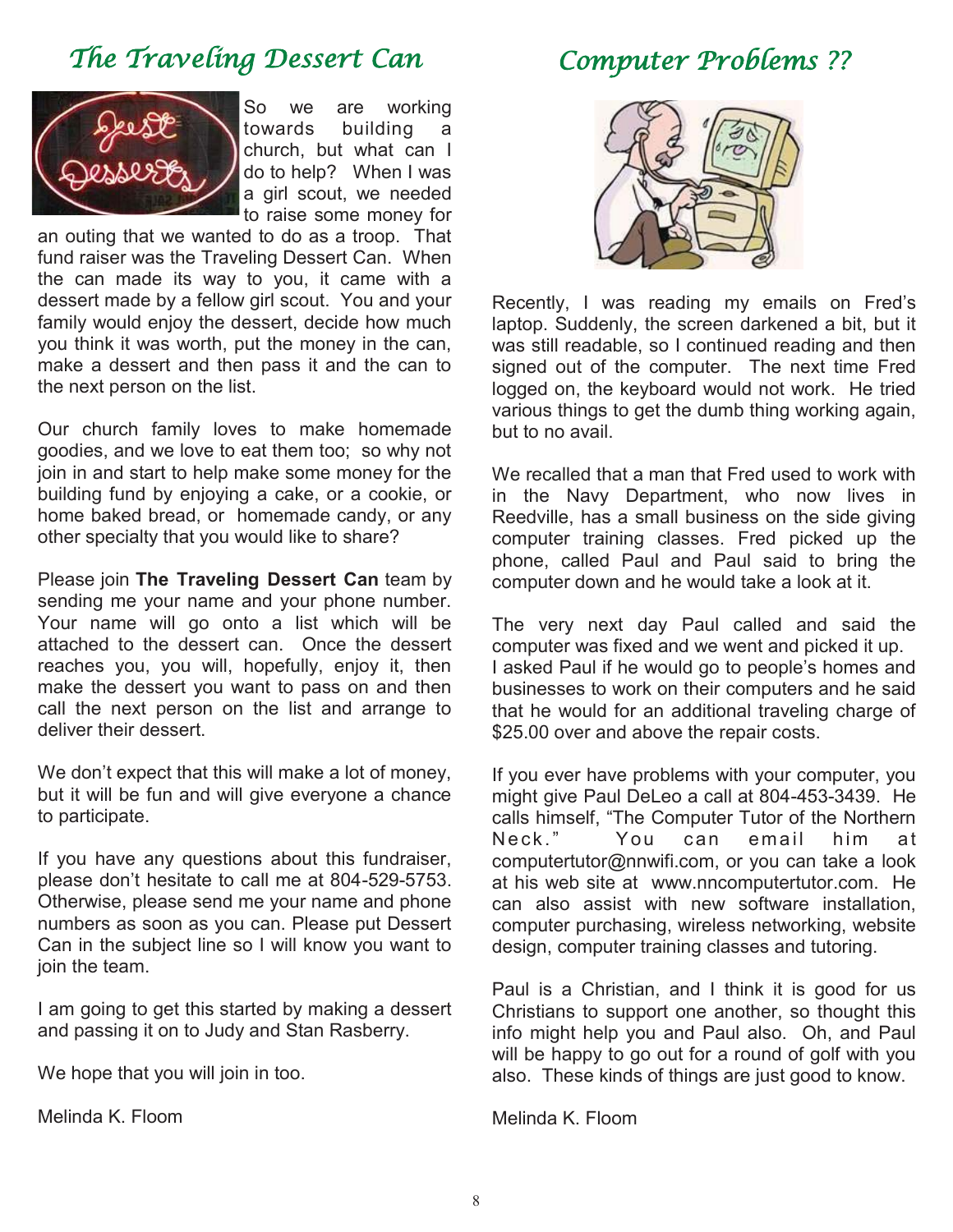## Our New Members



**Meet Fred and Laura Woodard w ho li ve i n Tappahannock.** The Woodards moved to Tappahannock two years ago from Northern Virginia,

however they have owned this house for nine years.

Fred was a manager of engineers and computer operators at Northrup Grumman. Laura is retired from ATPCO, a company owned by the airlines, as a business analyst.

Fred and Laura had two children, a son, Charles who was killed in an aircraft carrier accident in 1998. Their daughter lives in Roanoke, and they have four grandchildren.

Fred's father was in the US Navy and he told me he moved 17 times during his childhood. (I found out that we were both confirmed at St. Alban's in Washington, DC, probably only a few years apart.)

Fred and Laura were members of Truro in Fairfax and were one of 15 couples who started Church of the Epiphany in Herndon. It was a mission church for only one year and then became a full church.

Fred keeps busy in the Coast guard auxiliary, the Rotary Club and as a docent at the Essex County Museum. Laura enjoys the Essex Women's Club, working the our Thrift Shop and playing Dumo with her friends in Northern Virginia.

The Woodards came to St. Stephen's *because* it is Anglican. They tried out several church in their area, but as soon as they came to St. Stephen's they knew this was the church for them. They said it is worth the drive. Praise God!

Welcome, Laura and Fred!

Suzy Norman

## Thank You to the Woodards

Our "Living Room" downstairs serves as a place to relax, to meet and to worship. It is our chapel for the midweek services at 10:00 on Thursdays. As of September, we now have a cross behind the table that serves as our communion table. The cross was given by Fred and Laura Woodard in memory of their son, Chuck, who was killed in service to his country in the United States Navy. This cross is unique there is no other like it anywhere. It is made from a tailhook of a Navy aircraft called the EA-6B Prowler, on which Chuck Woodard served. The tailhook is a device that facilitates the landing of aircraft on the short runway of an aircraft carrier.

 This cross was previously installed in the chapel of the Church of the Epiphany in Herndon, Virginia, where the Woodards were members, and Chuck grew up and served. When the Epiphany property was turned over to the Episcopal Diocese earlier this year, the cross came with Fred and Laura. Fred built the stand to which the cross is now affixed.

 Please browse through the album on the table in the Living Room, where you will see pictures of Chuck, his aircraft, the fabrication of the cross, and how it looked in the chapel at Church of the Epiphany.

 Thank you, Fred and Laura, for this priceless gift.

## It ' s Kairos Cookies Time



 Kairos Cookie Kits will be available in Brinkley Hall beginning September 30th for the 41st Kairos Weekend at Buckingham, Nov. 1-4.

 They will need to be made and returned Please give a hand to sending God's Love To Buckingham with "HOME MADE COOKIES!"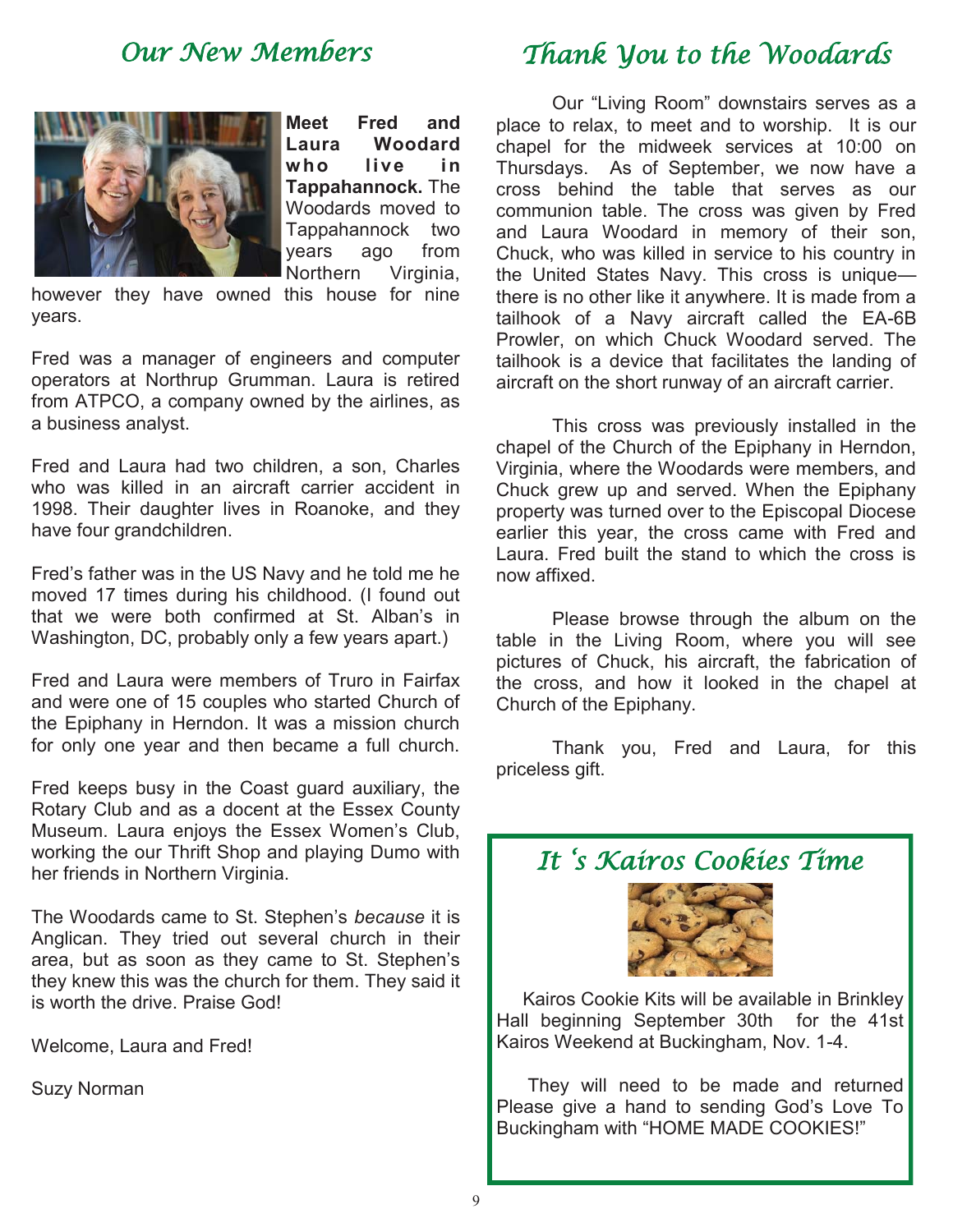# Recycling for Cash to Benefit the Building Fund



These are exciting times, as we continue down the path the Lord has graciously set before us. One of the easy ways to help build up the coffers of our Church Building Fund is by recycling empty ink and toner cartridges, and many other old electronics. Here's what we can recycle for CASH!

Empty inkjet cartridges Empty toner cartridges Old Cell Phones, include cords if possible Old Laptops, include cords if possible Old I-pods/MP3 players if possible (Please include all the cords, boxes, instructions, etc, if possible. We get more money when these extras are included.) Also: Old Video games Old Desktop computers and keyboards Old Computer monitors Old GPS units Old DVD Players Old Multimedia Projectors Old Home Audio Receivers and Headphones Old Camcorders Old Digital SLR and Point & Shoot Cameras Old Printers and Routers Old Musical instruments Old Movies/Music DVDs and CDs (Please include all the cords, if possible. We get more money when cords are included.)

PUT ANY OF THESE ITEMS IN THE BOX by the door at Brinkley Hall. If stuff is too big to fit in the box, grab me after church and we can move your stuff directly from the trunk of your car to the trunk of my car. All proceeds benefit our church building fund. Now we can be thrifty as well as environmentally responsible!

Thank you. Corinne Anthony, For the Vestry

## Staying in Touch

Ferrum, VA 24088 804-456-6285 804 761-2067

Tim Lewis Eliza Lewis Aislinn Lewis MSC 1546 **651 Royall Ave.** 715 Hamilton Street

PO Box 1000 Mt. Pleasant, SC 29464 Williamsburg, VA 23185<br>Ferrum. VA 24088 604-456-6285 804 804 761-9008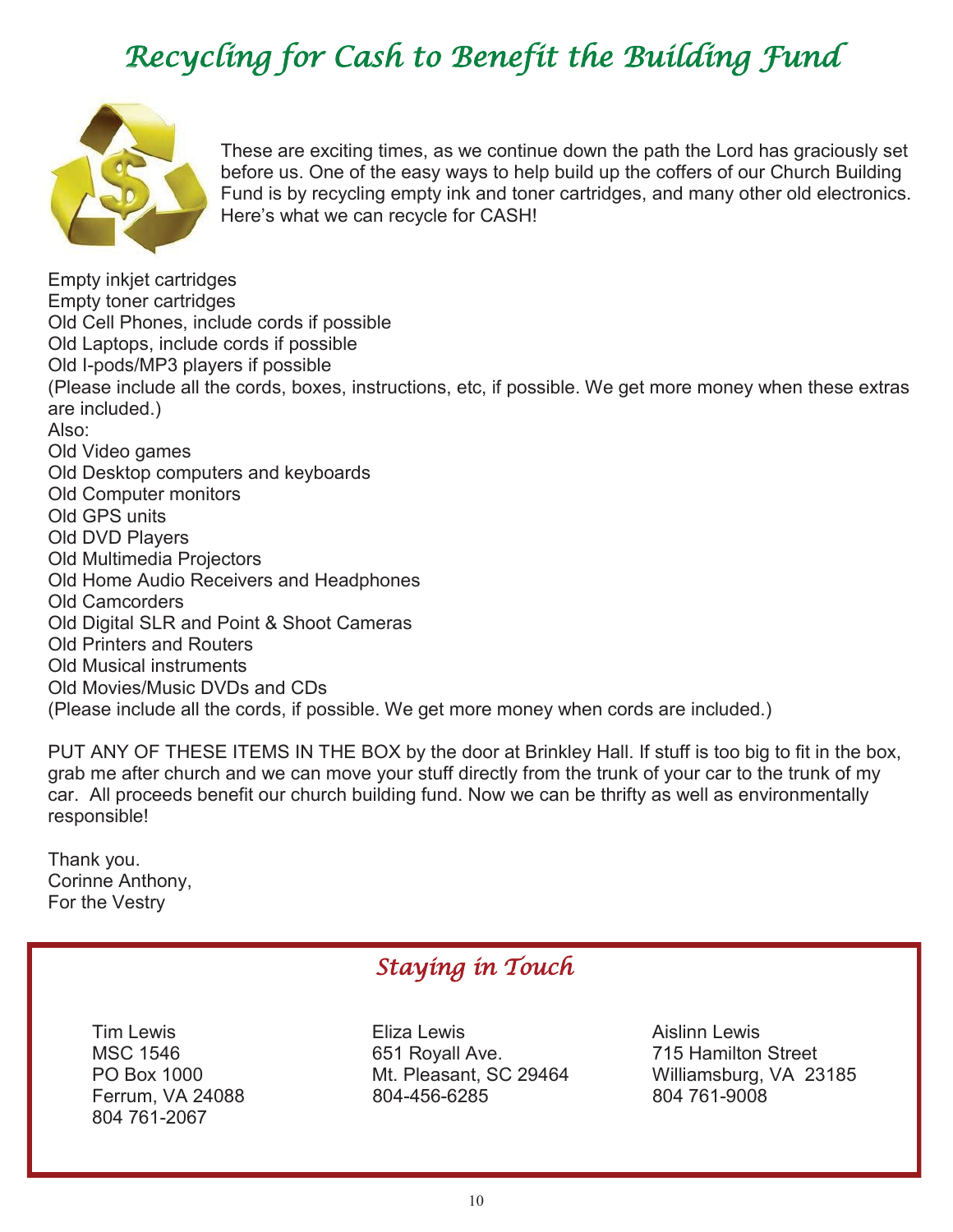## **IN THE LORD'S SERVICE**

# **Ushers**

- Marie Carstensen and Lewis Smith Oct. 14 Joyce and Lewis Smith Oct. 21 Anna and Pat Brennan Oct. 28 Charlaine and Bill Andrulot
- Nov. 4 Lynn and Howard York

### **Acolytes**

- Oct. 7 Chris Cralle
- Oct. 14 Marley Kimmitt
- Oct. 21 Emma Saunders
- Oct. 28 Caitlyn Cralle
- Nov. 4 Jennifer Radcliffe

#### **Lesson Readers**

| Oct. 7  | Bill Bloom (L)         |
|---------|------------------------|
|         | Bill Tracey (P)        |
| Oct. 14 | Charlaine Andrulot (L) |
|         | Howard York (P)        |
| Oct. 21 | Marie Carstensen (L)   |
|         | Tony Blackstone (P)    |
| Oct. 28 | Priscilla Williams (L) |
|         | Betty Dillingham (P)   |
| Nov. 4  | Lyn Conley (L)         |
|         | Jim Conley (P)         |
|         |                        |

### **Eucharistic Ministers**

| Oct. 7  | <b>Charlie Franck</b>              |
|---------|------------------------------------|
| Oct. 14 | Tony Blackstone and                |
|         | <b>Harrison Williams</b>           |
| Oct. 21 | <b>Bill Bloom and Elaine Price</b> |
| Oct. 28 | <b>Charlie Franck</b>              |
| Nov. 4  | <b>Ward LeHardy</b>                |

### **Altar Guild**

Oct. Lynne Cerar and Gayle Marston Nov. Marie Carstensen, Bev Hart and Julie Pritchard

### **Greeters**

| Oct. | John Powers and Bill Powers |
|------|-----------------------------|
| Nov. | Gayle and Sam Marston       |

## **Coffee Hour**

| (Parish Weekend)                     |
|--------------------------------------|
| Priscilla Williams and Patty Sherman |
|                                      |
|                                      |
|                                      |

Nov. 4 Suzy and Bob Norman



| Oct. 1  | Eliza Lewis, Mary Swann           |
|---------|-----------------------------------|
| Oct. 4  | Ben Wrightson                     |
| Oct. 8  | <b>Bill Andrulot</b>              |
| Oct. 9  | <b>Robert Lamb</b>                |
| Oct. 10 | Ben Ward                          |
| Oct. 12 | <b>Susan Thomas</b>               |
| Oct. 16 | <b>Blake Smith, Patrick Smith</b> |
| Oct. 21 | Melinda Floom                     |
| Oct. 24 | <b>Frank McCarthy</b>             |
| Oct. 28 | <b>Pat Dalzell</b>                |
|         |                                   |



- Oct. 9 Suzy and Bob Norman
- Oct. 17 Barbara and Dick Seed
- Oct. 20 Virginia and Laddie Townshend
- Oct. 23 Susan and Brooke Read; and
	- Jane & Paul Kimball
- Oct. 24 Agnes and David Burke

*O God, grant that the wills of this man and this woman may be so knit together in your will, and their spirits in your Spirit, that they grow in love and peace with you and one another all the days of their lives. Amen.*